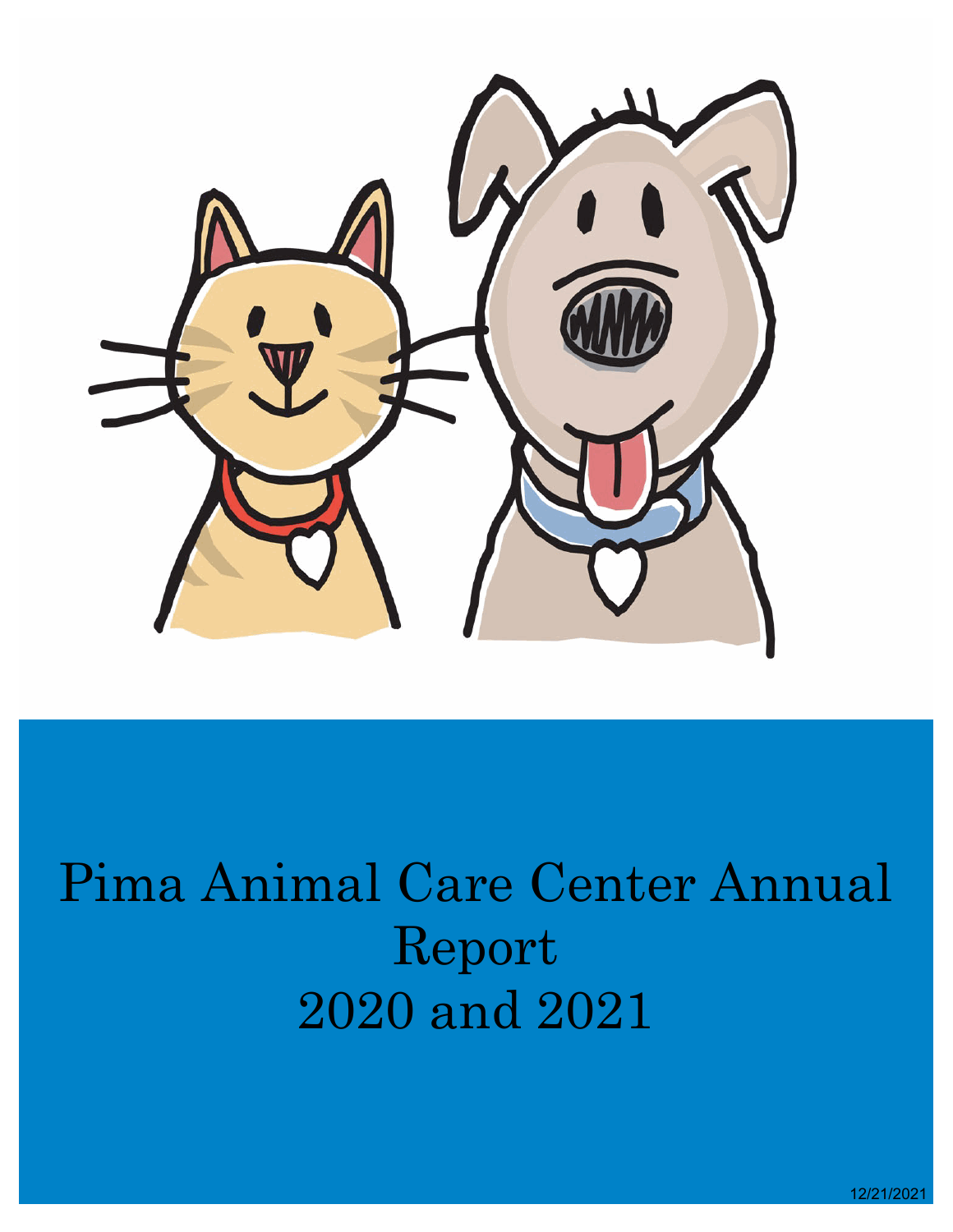# Animal Intakes 2020 & 2021

|                                     | 2020       |            |               | 2021         |            |            |                |              |
|-------------------------------------|------------|------------|---------------|--------------|------------|------------|----------------|--------------|
|                                     | <b>CAT</b> | <b>DOG</b> | <b>OTHERS</b> | <b>Total</b> | <b>CAT</b> | <b>DOG</b> | <b>OTHERS</b>  | <b>Total</b> |
| <b>Stray</b>                        | 1,714      | 5,159      | 57            | 6,930        | 4,940      | 5,821      | 87             | 10,848       |
| Owner<br><b>Surrender</b>           | 1,314      | 2,348      | 32            | 3,694        | 1,849      | 3,123      | 47             | 5,019        |
| <b>Transfer</b>                     | 18         | 26         | 1             | 45           | 9          | 23         | $\overline{0}$ | 32           |
| <b>Returned</b>                     | 59         | 325        | 3             | 387          | 78         | 382        | $\overline{0}$ | 460          |
| <b>Confiscated</b>                  | 292        | 595        | 223           | 1,110        | 376        | 721        | 260            | 1,357        |
| Quarantine                          | 26         | 293        | $\mathbf 0$   | 319          | 44         | 358        | $\overline{0}$ | 402          |
| <b>Pub Assist</b>                   | 21         | 45         | 48            | 114          | 70         | 95         | $\overline{4}$ | 169          |
| <b>Total Live</b><br><b>Intakes</b> | 3,444      | 8,791      | 364           | 12,599       | 7,366      | 10,523     | 398            | 18,287       |

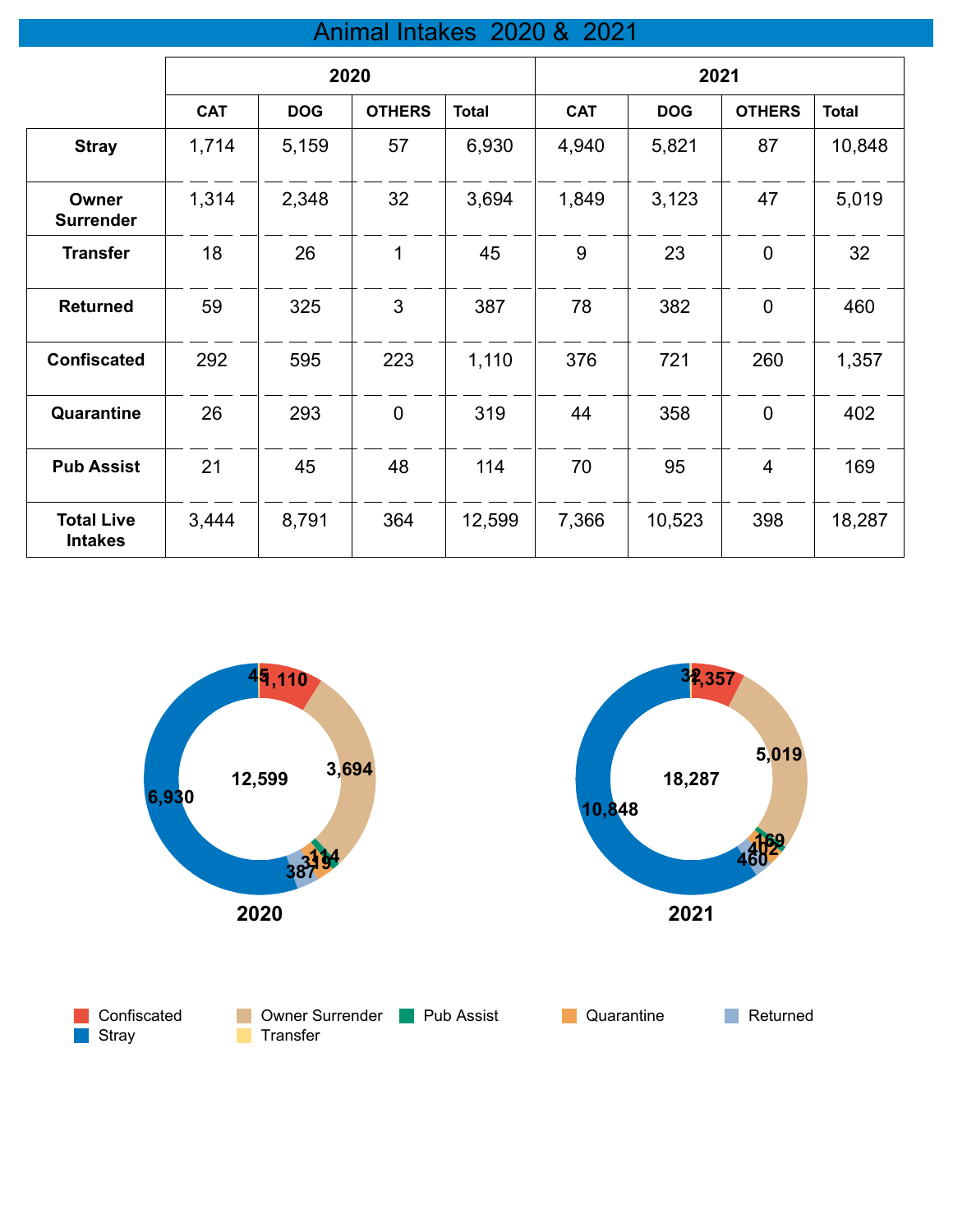### Animal Outcomes 2020 & 2021

|                              | 2020       |                |                | 2021         |                |                |                |              |
|------------------------------|------------|----------------|----------------|--------------|----------------|----------------|----------------|--------------|
|                              | <b>CAT</b> | <b>DOG</b>     | <b>OTHERS</b>  | <b>Total</b> | <b>CAT</b>     | <b>DOG</b>     | <b>OTHERS</b>  | <b>Total</b> |
| <b>Adopted</b>               | 2,206      | 5,122          | 199            | 7,527        | 2,908          | 5,922          | 111            | 8,941        |
| <b>Owner Redemption</b>      | 124        | 1,967          | 84             | 2,175        | 172            | 2,277          | 18             | 2,467        |
| <b>Working Cat Program</b>   | 93         | 1              | 1              | 95           | 148            | $\overline{0}$ | 3              | 151          |
| <b>Transferred to Rescue</b> | 646        | 1,269          | 69             | 1,984        | 502            | 1,235          | 229            | 1,966        |
| <b>Community Cat</b>         | 82         | $\mathbf 0$    | $\overline{0}$ | 82           | $\overline{0}$ | $\overline{0}$ | $\overline{0}$ | $\mathbf 0$  |
| <b>Euthanized</b>            | 243        | 401            | 21             | 665          | 344            | 498            | 18             | 860          |
| <b>Went Missing</b>          | 6          | 17             | $\overline{0}$ | 23           | $\overline{7}$ | 12             | $\overline{4}$ | 23           |
| <b>Died</b>                  | 170        | 112            | 24             | 306          | 264            | 150            | 8              | 422          |
| <b>Rtf</b>                   | 36         | $\overline{0}$ | $\overline{0}$ | 36           | 2,601          | 1              | $\overline{0}$ | 2,602        |
| <b>Transfer</b>              | 9          | 10             | $\overline{0}$ | 19           | 3              | $\overline{4}$ | $\mathbf 0$    | 7            |
| <b>Total</b>                 | 3,615      | 8,899          | 398            | 12,912       | 6,949          | 10,099         | 391            | 17,439       |

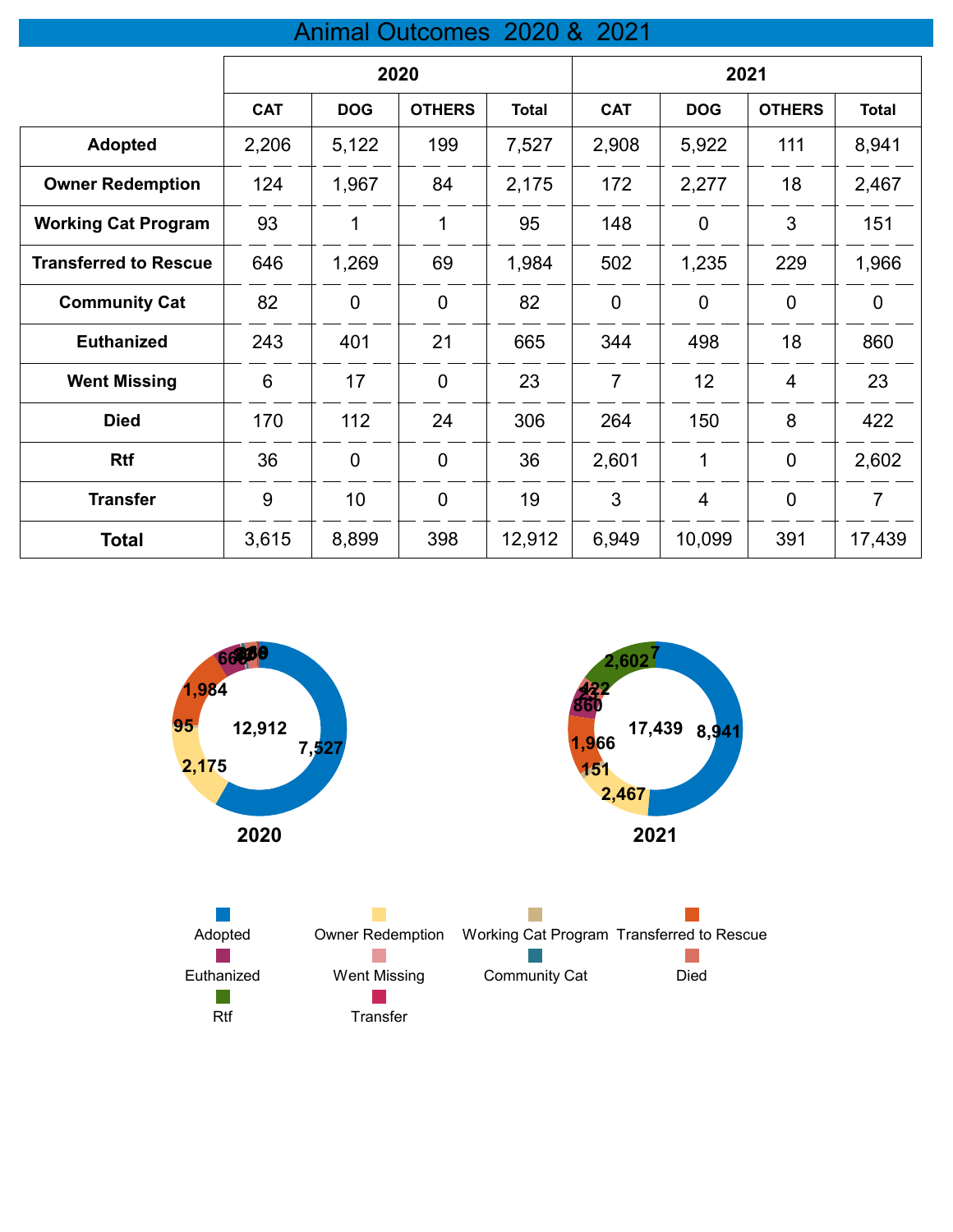#### **2020 Save Rate 92.04% 2021 Save Rate 92.79%**

#### **2020 Live Release Rate 91.99%**

\*\* Save Rate = Live Intakes - Non-Live Outcomes/Live Intakes \*\* Live Release Rate = Live Outcomes / Total Outcomes

# **2021 Live Release Rate 91.18%**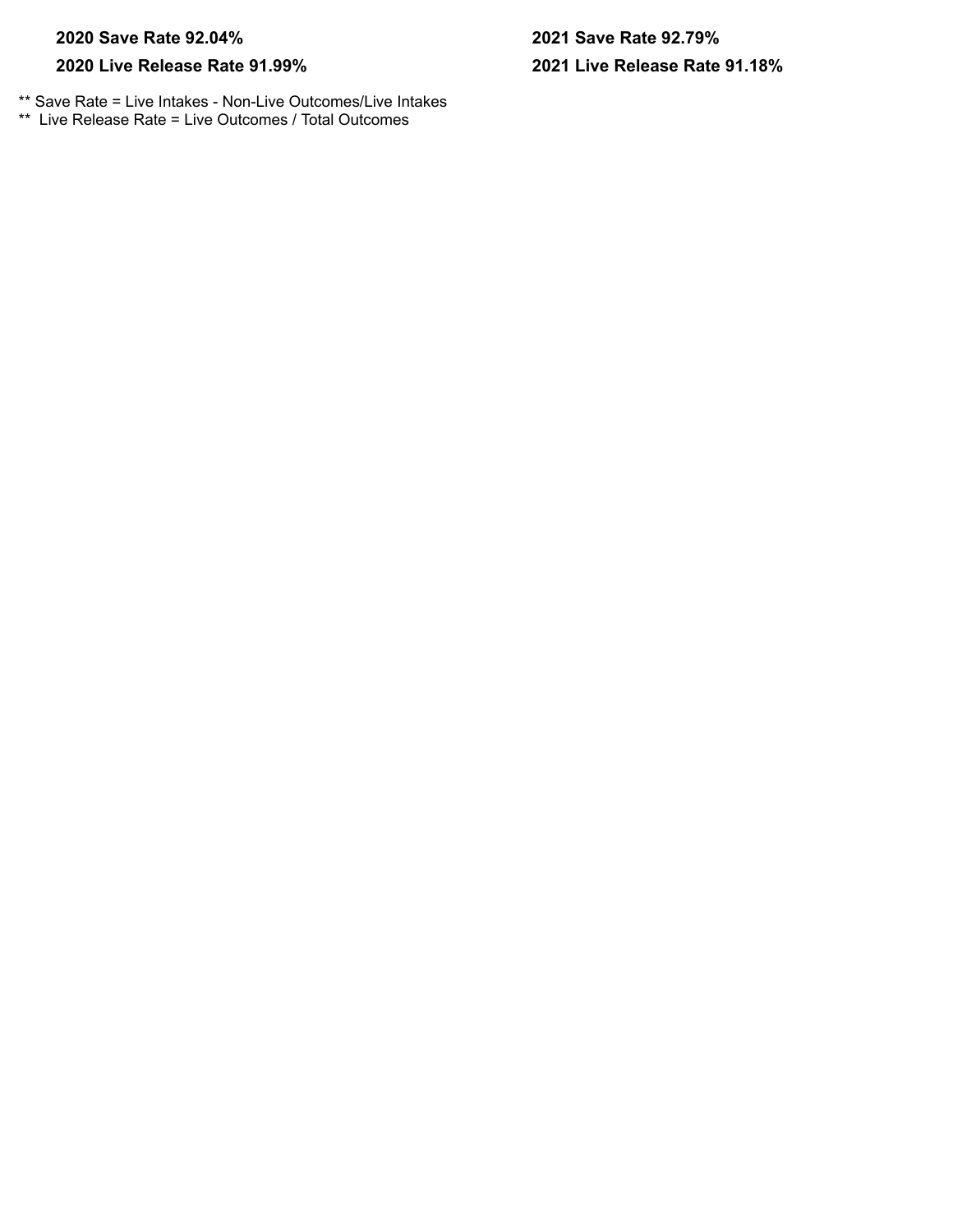# Non-Live Outcomes & 2021

 $\overline{a}$ 

|                |                                       |                         |                | 2021           |                |                |
|----------------|---------------------------------------|-------------------------|----------------|----------------|----------------|----------------|
|                |                                       | <b>BIRD</b>             | <b>CAT</b>     | <b>DOG</b>     | <b>OTHEI</b>   | <b>Total</b>   |
| <b>DIED</b>    |                                       | 0                       | $\overline{4}$ | $\overline{2}$ | 5              | 11             |
|                | <b>AT VET</b>                         | 0                       | $\overline{7}$ | 4              | 0              | 11             |
|                | <b>ENROUTE</b>                        | $\mathbf 0$             | 11             | 6              | 0              | 17             |
|                | <b>IN CARE</b>                        | $\pmb{0}$               | 7              | 4              | $\mathbf{1}$   | 12             |
|                | <b>IN FOSTER</b>                      | $\mathbf 0$             | 110            | 17             | 0              | 127            |
|                | <b>IN KENNEL</b>                      | 1                       | 116            | 112            | 1              | 230            |
|                | <b>IN SURGERY</b>                     | $\mathbf 0$             | 9              | 5              | 0              | 14             |
|                | <b>Total</b>                          | $\mathbf 1$             | 264            | 150            | $\overline{7}$ | 422            |
| <b>EUTH</b>    |                                       | 0                       | 8              | 8              | 0              | 16             |
|                | <b>AT VET</b>                         | $\mathbf 0$             | $\overline{2}$ | $\overline{2}$ | 0              | 4              |
|                | <b>BEHAVIOR</b>                       | 0                       | 0              | 29             | $\mathbf 0$    | 29             |
|                | <b>MEDICAL</b>                        | $\overline{\mathbf{4}}$ | 334            | 458            | 11             | 807            |
|                | <b>WILDLIFE</b>                       | 0                       | $\mathbf 0$    | 1              | 3              | $\overline{4}$ |
|                | <b>Total</b>                          | 4                       | 344            | 498            | 14             | 860            |
| <b>MISSING</b> |                                       | $\mathbf 0$             | 0              | $\overline{2}$ | 0              | $\overline{2}$ |
|                | <b>IN FOSTER</b>                      | 0                       | 4              | 3              | 0              | $\overline{7}$ |
|                | <b>IN KENNEL</b>                      | 3                       | 3              | $\overline{4}$ | 1              | 11             |
|                | <b>STOLEN</b>                         | 0                       | 0              | 3              | $\pmb{0}$      | 3              |
|                | <b>Total</b>                          | 3                       | $\overline{7}$ | 12             | $\mathbf{1}$   | 23             |
|                | 615<br>22<br>8<br>660<br><b>Total</b> |                         | 1,305          |                |                |                |

 $\mathbf{r}$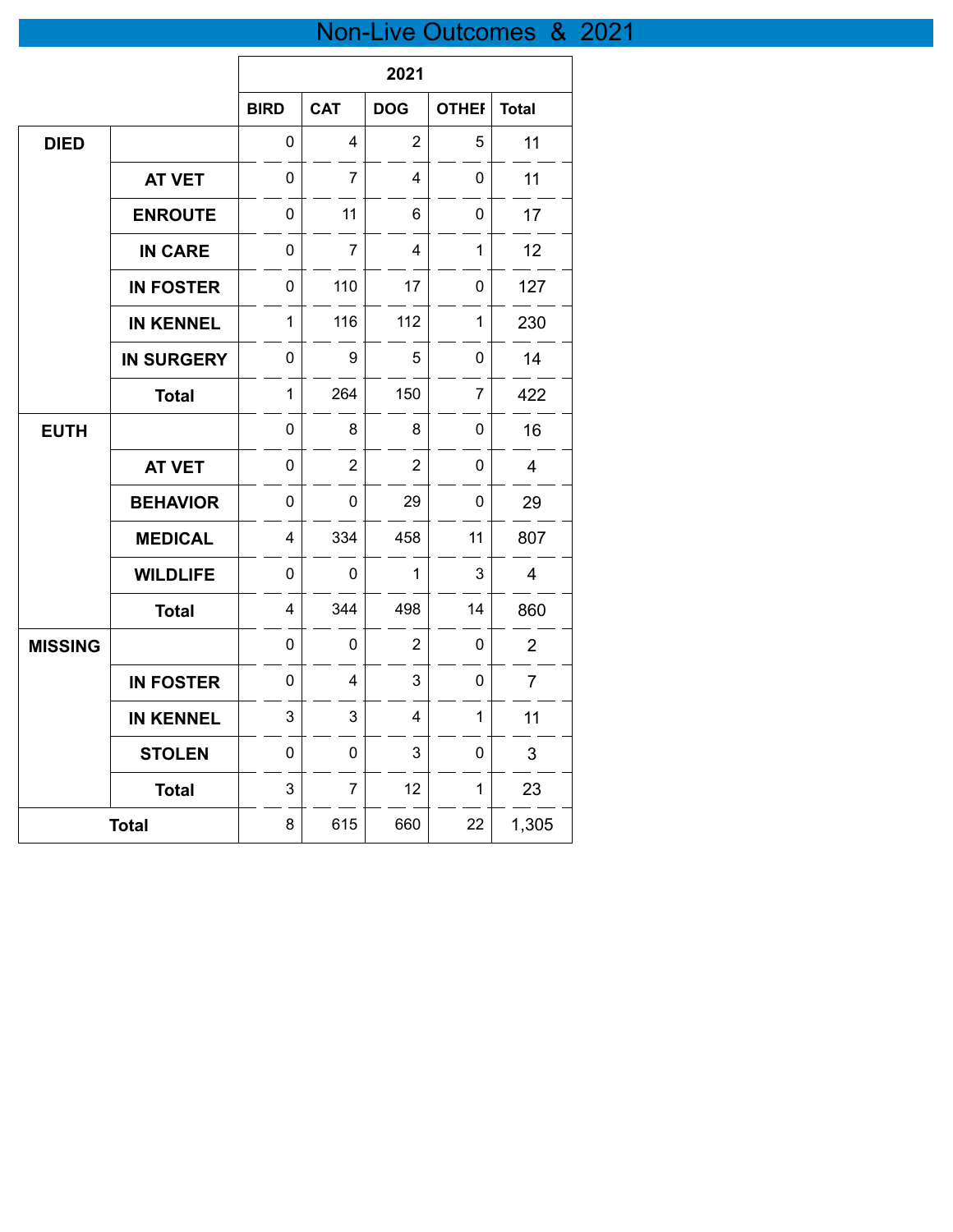|                                    |                |                  | Animals that went to Foster Care 2020 & 2021 |                |                |              |                  |                |
|------------------------------------|----------------|------------------|----------------------------------------------|----------------|----------------|--------------|------------------|----------------|
|                                    |                | 2020             |                                              |                | 2021           |              |                  |                |
|                                    | <b>CAT</b>     | <b>DOG</b>       | <b>OTHERS</b>                                | <b>Total</b>   | <b>CAT</b>     | <b>DOG</b>   | <b>OTHERS</b>    | <b>Total</b>   |
|                                    | 104            | 411              | 10                                           | 525            | 46             | 180          | $\overline{4}$   | 230            |
| <b>Adult Cat</b>                   | 363            | $\boldsymbol{0}$ | $\mathbf 0$                                  | 363            | 249            | $\mathbf{1}$ | $\boldsymbol{0}$ | 250            |
| <b>Adult Dog</b>                   | $\pmb{0}$      | 513              | $\mathbf 0$                                  | 513            | $\mathbf 0$    | 648          | $\boldsymbol{0}$ | 648            |
| Covid                              | $\mathbf 0$    | $\overline{1}$   | $\overline{0}$                               | $\overline{1}$ | $\overline{0}$ | $\mathbf 0$  | $\overline{0}$   | $\overline{0}$ |
| <b>Hospice</b>                     | 25             | 23               | $\mathbf 0$                                  | 48             | 25             | 18           | $\mathbf 0$      | 43             |
| <b>Medical</b><br><b>Condition</b> | 526            | 405              | 10                                           | 941            | 1,120          | 362          | 31               | 1,513          |
| Mom &<br><b>Litter</b>             | 126            | 89               | $\overline{0}$                               | 215            | 345            | 227          | 13               | 585            |
| <b>Poster</b>                      | $\mathbf 0$    | $\pmb{0}$        | $\mathbf 0$                                  | $\mathbf 0$    | $\pmb{0}$      | $\mathbf{1}$ | $\boldsymbol{0}$ | $\mathbf 1$    |
| Pregnant                           | 14             | 10               | $\mathbf 0$                                  | 24             | 22             | 19           | $\boldsymbol{0}$ | 41             |
| <b>Safety Net</b>                  | $\overline{2}$ | 5                | $\overline{0}$                               | $\overline{7}$ | 116            | 147          | $\mathfrak{S}$   | 266            |
| <b>To Adopt</b>                    | 271            | 443              | $\overline{7}$                               | 721            | 337            | 428          | $\overline{7}$   | 772            |
| Young                              | 228            | 34               | $\overline{0}$                               | 262            | 455            | 36           | $\pmb{0}$        | 491            |
| <b>Total</b>                       | 1,659          | 1,934            | 27                                           | 3,620          | 2,715          | 2,067        | 58               | 4,840          |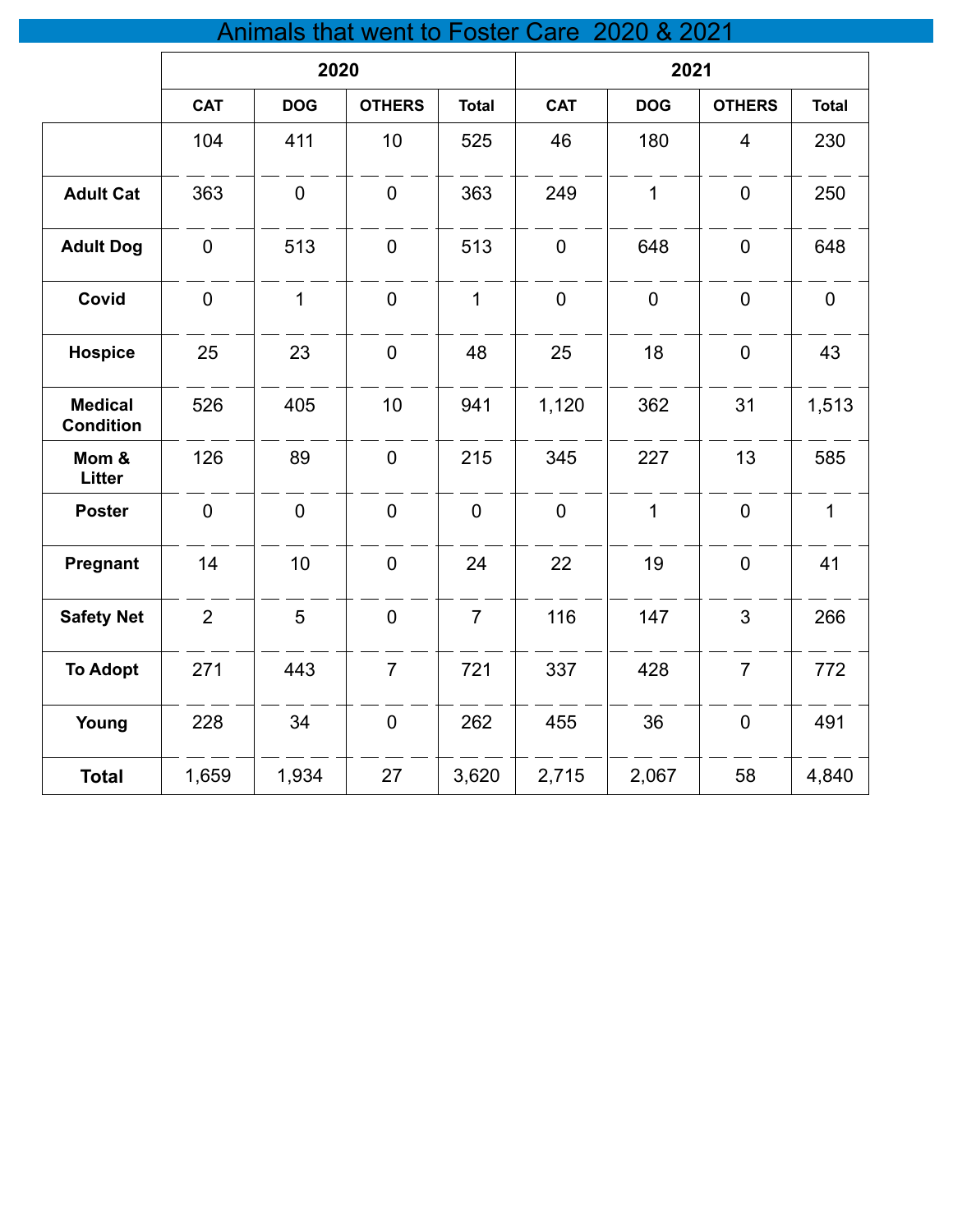# APS 2020 & 2021

|                                     | 2020   | 2021   |
|-------------------------------------|--------|--------|
|                                     | 0      | 1      |
| <b>Abandoned Animal</b>             | 482    | 478    |
| <b>Bite Reports</b>                 | 1,302  | 1,220  |
| Court                               | 6      | 50     |
| <b>Cruelty/Neglect</b>              | 1,243  | 1,162  |
| <b>Dangerous Dog Investigation</b>  | 29     | 45     |
| <b>DOA Pickups</b>                  | 3,030  | 3,068  |
| <b>Follow Ups</b>                   | 16     | 43     |
| Followup                            | 17     | 40     |
| <b>Hoarding Cases</b>               | 36     | 38     |
| Inv                                 | 178    | 232    |
| <b>Law Enforcement Assist</b>       | 1,226  | 1,226  |
| <b>Leash Law Violations</b>         | 2,218  | 2,216  |
| <b>Noise &amp; Waste Complaints</b> | 1,123  | 1,375  |
| <b>Other</b>                        | 14     | 2      |
| <b>Outreach Events</b>              | 24     | 29     |
| Owned                               | 88     | 63     |
| <b>Possbile Rabies Exposure</b>     | 379    | 306    |
| <b>Prot Cust</b>                    | 1      | 0      |
| <b>Rescue</b>                       | 30     | 40     |
| <b>Strays</b>                       | 6,525  | 6,635  |
| <b>Tie Outs</b>                     | 331    | 309    |
| <b>Tnr</b>                          | 0      | 149    |
| <b>Transport</b>                    | 242    | 243    |
| <b>Trap</b>                         | 23     | 13     |
| <b>Wild</b>                         | 36     | 30     |
| <b>Yard Chk</b>                     | 1      | 1      |
| <b>Total</b>                        | 18,600 | 19,014 |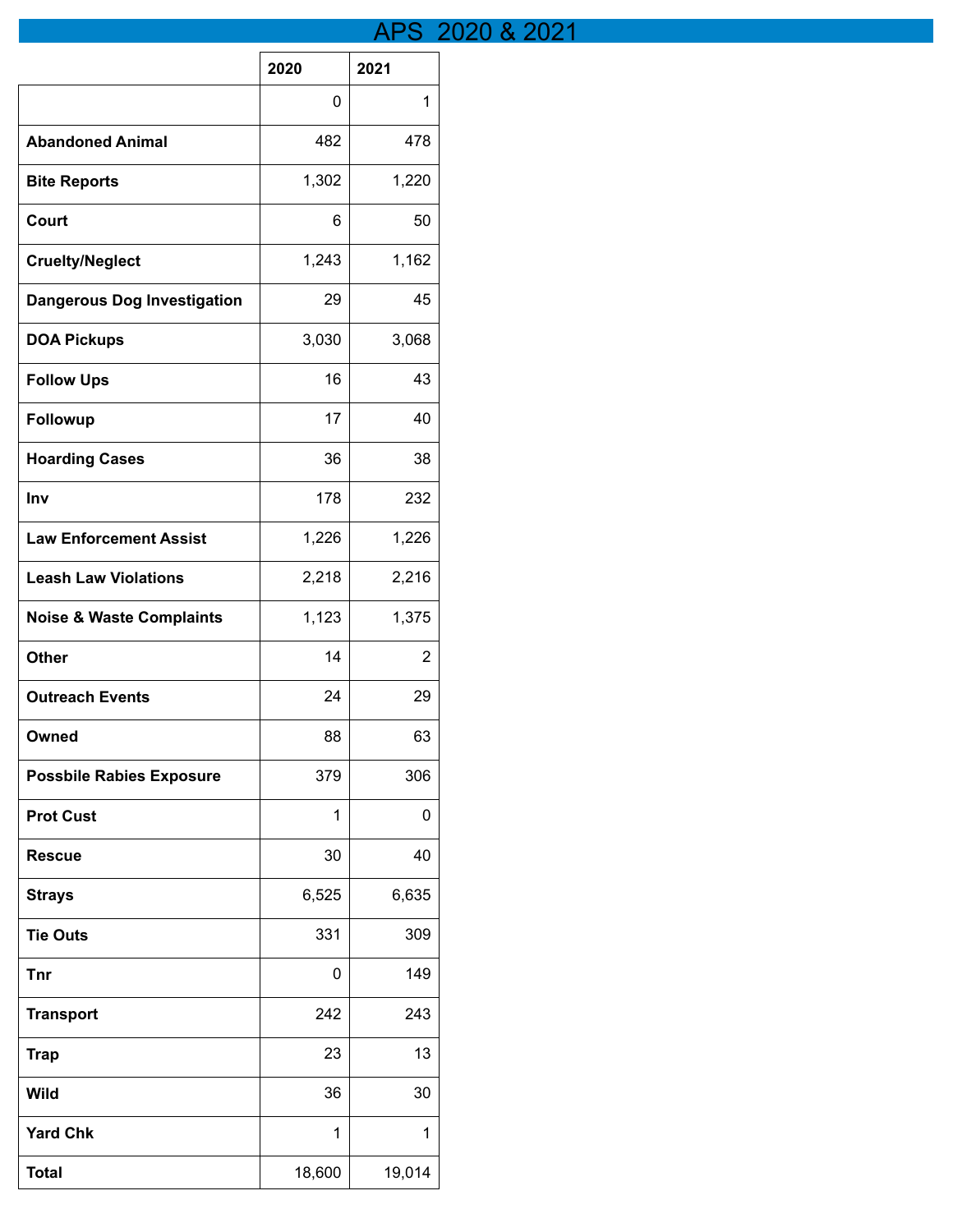|                              |                | Licensing & Donations 2020 & 2021 |  |
|------------------------------|----------------|-----------------------------------|--|
|                              | 2020           | 2021                              |  |
| <b>Altered Dog License</b>   | 66,876         | 52,885                            |  |
| <b>Unaltered Dog License</b> | 3,755          | 3,255                             |  |
| <b>Others</b>                | 15,917         | 12,805                            |  |
| <b>Total</b>                 | 86,548         | 68,945                            |  |
|                              | 2020           | 2021                              |  |
| <b>Altered Dog License</b>   | \$1,229,067.00 | \$938,210.00                      |  |
| <b>Unaltered Dog License</b> | \$233,543.00   | \$192,576.00                      |  |
| <b>Total</b>                 | \$1,462,610.00 | \$1,130,786.00                    |  |
|                              | 2020           | 2021                              |  |
| <b>DONATION</b>              | \$1,930.00     | \$1,658.00                        |  |
| <b>DONATION ADOP</b>         | \$7,067.69     | \$6,259.00                        |  |
| <b>DONATION GEN</b>          | \$457,057.08   | \$370,703.42                      |  |
| <b>DONATION GRANTS</b>       | $$-1,462.00$   | $$-2,345.00$                      |  |
| <b>DONATION OUTR</b>         | \$1,013.00     | \$920.00                          |  |
| <b>DONATION S/N</b>          | \$9,001.00     | \$7,291.00                        |  |
| <b>DONATION SAMS</b>         | \$28,904.70    | \$31,177.83                       |  |
| <b>Total</b>                 | \$503,511.47   | \$415,664.25                      |  |